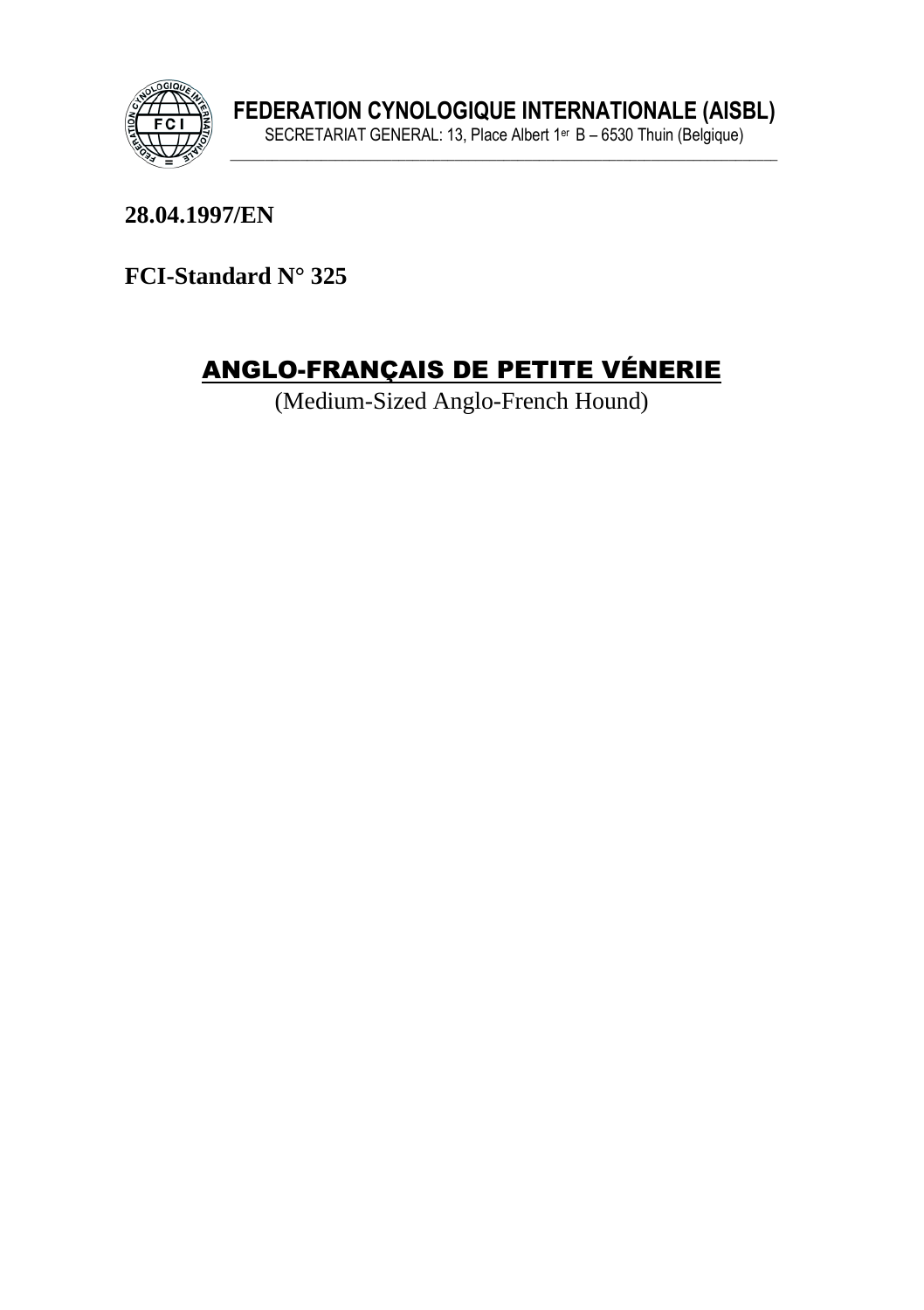**TRANSLATION**: Mrs. Peggy Davis. Official language (FR).

**ORIGIN**: France.

#### **DATE OF PUBLICATION OF THE OFFICIAL VALID STANDARD**: 26.01.1983.

**UTILIZATION**: Scenthound for hunting small game.

| <b>FCI-CLASSIFICATION:</b> Group 6 Scenthounds and related |                     |  |                                  |
|------------------------------------------------------------|---------------------|--|----------------------------------|
|                                                            |                     |  | breeds.                          |
|                                                            |                     |  | Section 1.2 Medium-sized Hounds. |
|                                                            | With working trial. |  |                                  |

**GENERAL APPEARANCE**: Balanced and solidly built dog, but without heaviness. Seen in profile, his outline must lean towards that of a well established French hound.

**HEAD**: Elongated, not too broad, occipital crest not too accentuated.

CRANIAL REGION: Skul : Slightly convex, without being domed. Stop: Barely marked.

FACIAL REGION: Nose: Well pigmented, nostrils well open. Muzzle: Moderately elongated, appearence a little pointed; bridge of the nose straight or slightly arched. Lips: The upper lip covers the lower lip.

**EYES**: Big, brown, with a soft but lively expression.

**EARS**: Leathers finely attached below the eye level line, flexible, slightly turned, of medium width and reaching at least by two fingers the border of the nose.

**NECK**: Clean, without dewlap.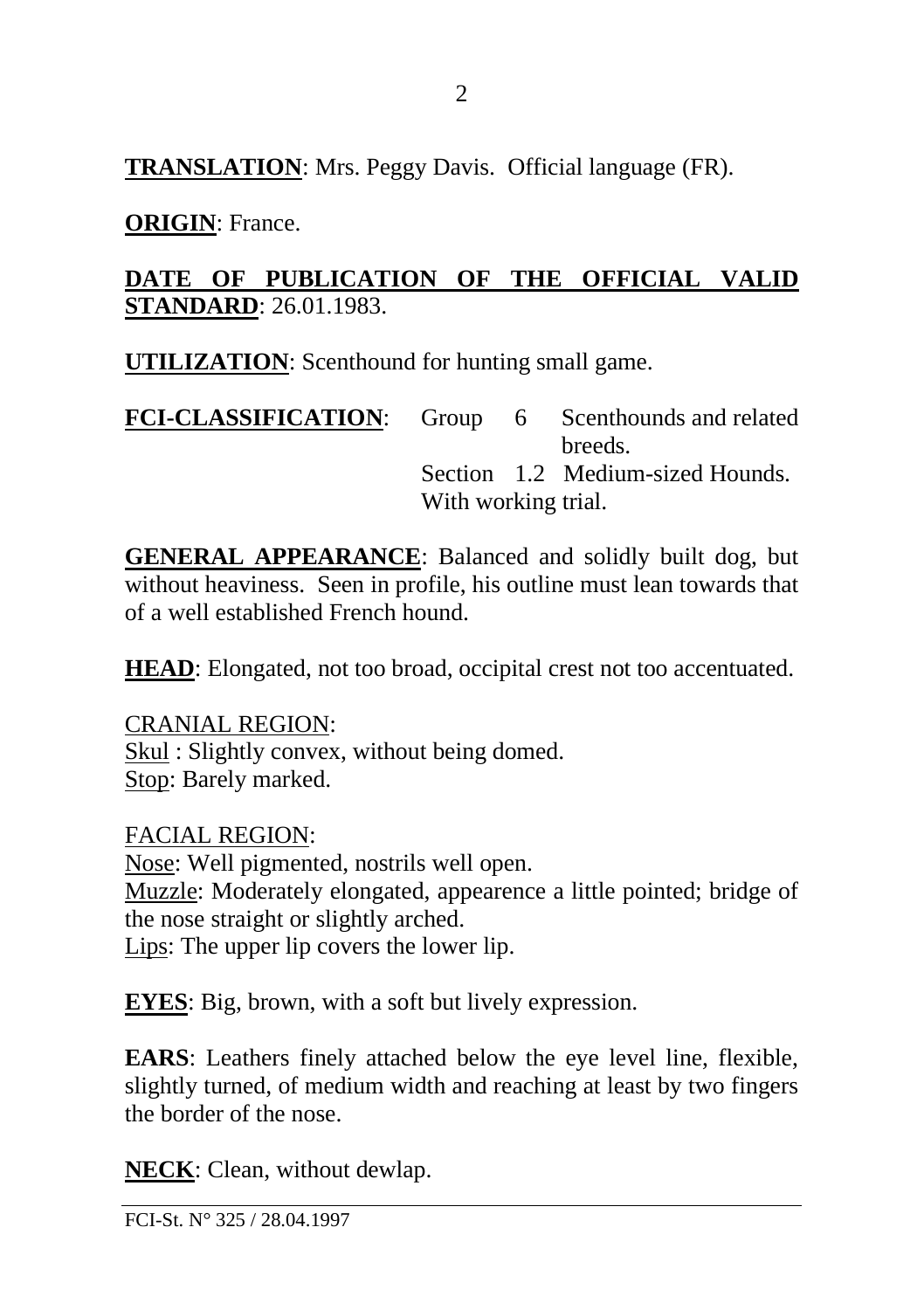#### **BODY**:

Back: Firm and straight.

Loin: Quite short and muscled.

Croup: Slightly inclined and quite long.

Chest: Let down, reaching at least the point of the elbow, well developed. Ribs long and moderately rounded.

Underline and belly: Flank quite full, a little tucked up but without a whippety look.

**TAIL**: Of medium length, quite fine, well set in the extension of the loin line, with thick hair, but without some longer and coarser, slightly offstanding hairs (like ears of grain) towards the tip.

## **LIMBS**

## FOREQUARTERS:

General appearance: Sufficiently strong, broad and straight.

Shoulder: Shoulder blade long, flat and sloping, well attached to the chest.

Forefeet: Lean and tight.

## HINDQUARTERS:

Thighs: Muscular and deep. Hocks: Slightly bent and quite close to the ground. Hind feet: Lean and tight.

**SKIN**: Fine, without folds, firm tissues.

# **COAT**

Hair: Short, dense and smooth.

Colour:

- Tricolour: white and black with bright tan markings, black nose.
- White and black with pale tan markings, black nose.
- Bicolour: white and orange, brown (tobacco) nose.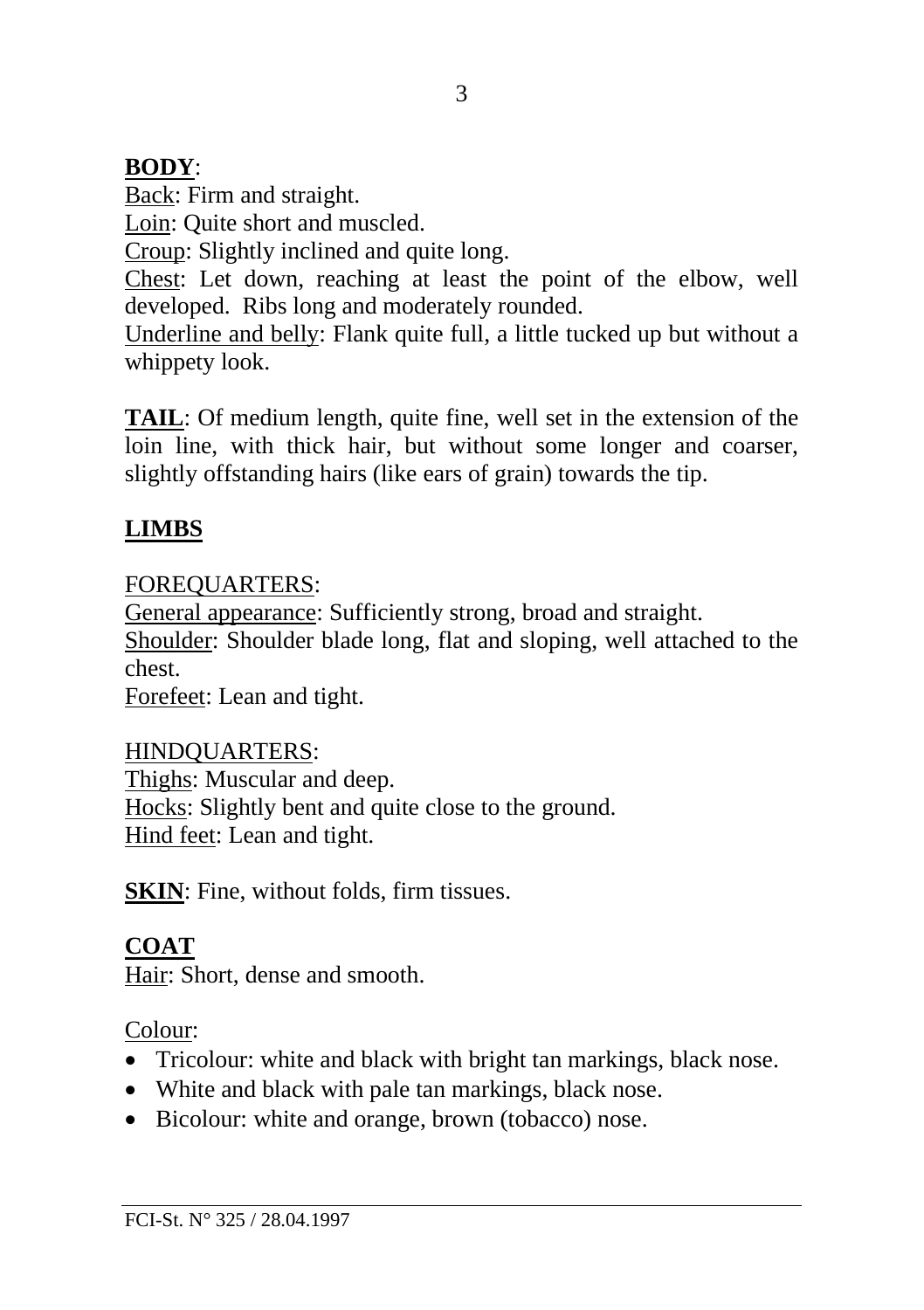#### **SIZE** :

Height at the withers**:** 48 - 56 cm.

With a minimal and maximum tolerance of 2 cm for the exceptional subjects.

**FAULTS** : Any departure from the foregoing points should be considered a fault and the seriousness with which the fault should be regarded should be in exact proportion to its degree and its effect upon the health and welfare of the dog.

- In general, all the faults common to scenthounds.
- Head too short or too large.
- Rounded skull.
- Butterfly nose.
- Muzzle square.
- Over-or undershot mouth.
- Flews too accentued.
- Prominent eyes, light eyes.
- Leathers set high, broad, short or too flat.
- Neck too short; dewlap.
- Cylindrical body.
- Loaded shoulders
- Tail coarse, short; with round the tail some coarser and longer, slightly offstanding hairs (like ears of grain) towards the tip.
- Loose tissues of the skin.

# **DISQUALIFYING FAULTS:**

- Aggressive or overly shy dogs.
- Any dog clearly showing physical of behavioural abnormalities.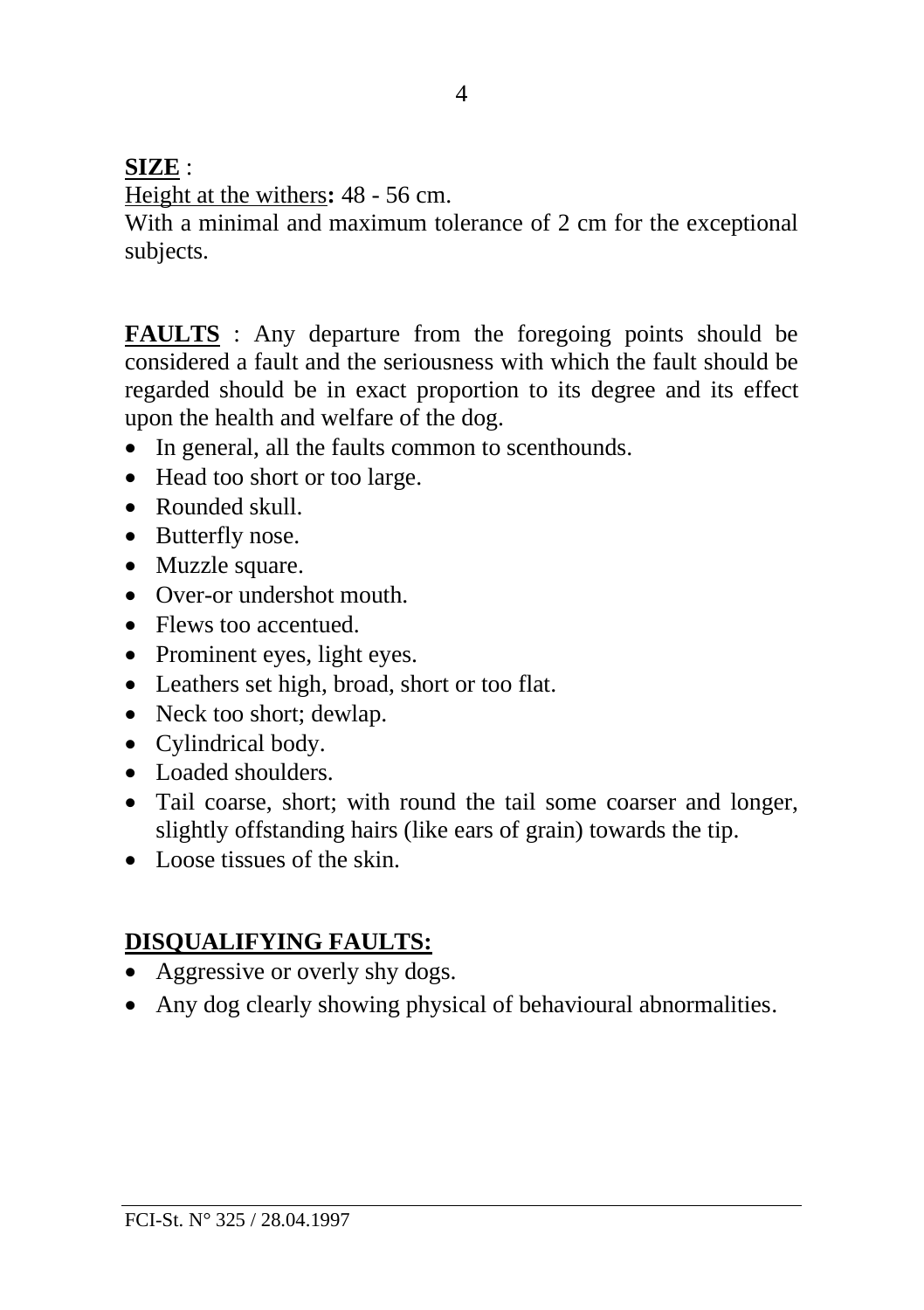### **N.B.**:

- Male animals should have two apparently normal testicles fully descended into the scrotum.
- Only functionally and clinically healthy dogs, with breed typical conformation should be used for breeding.